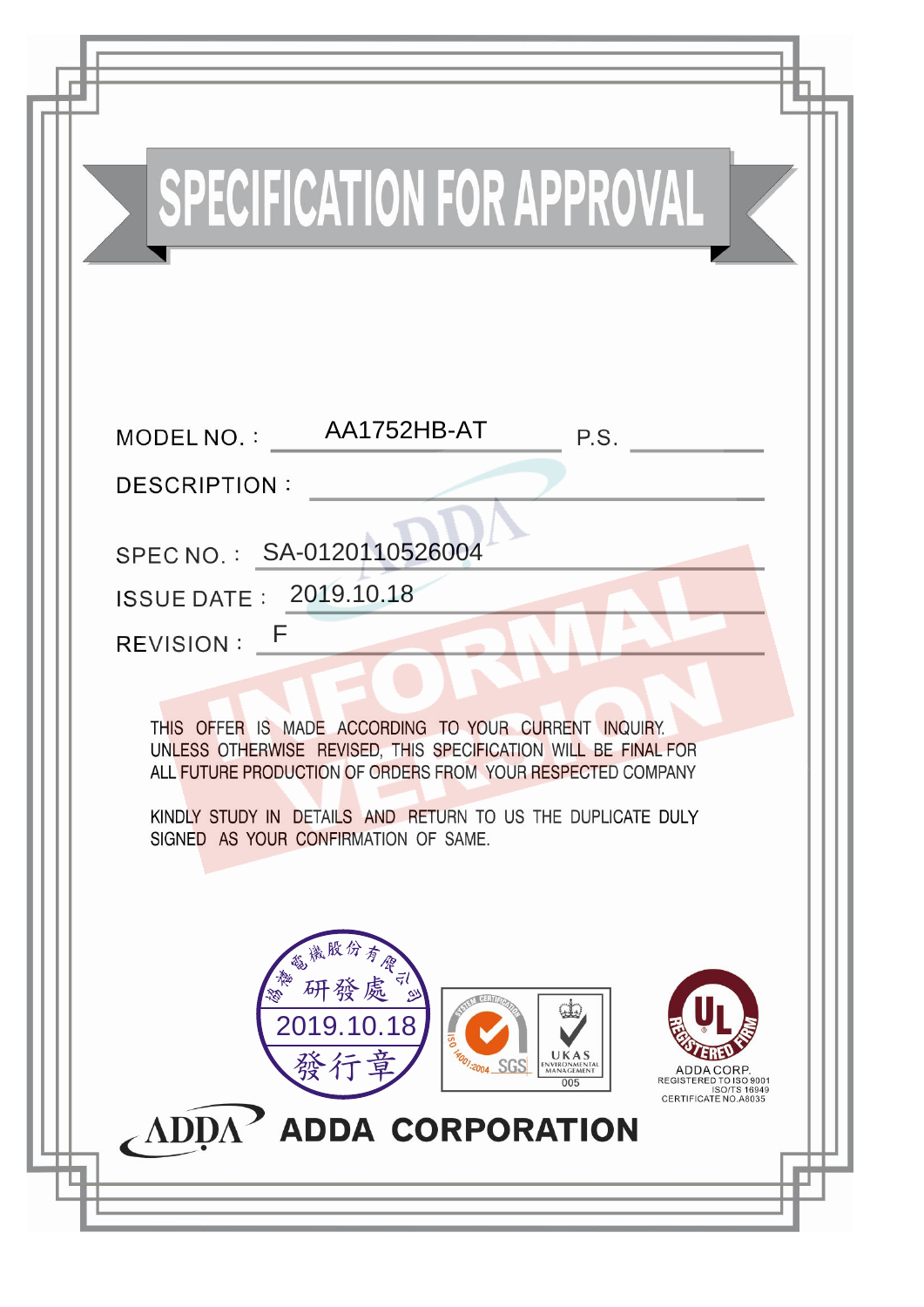## D A T A - S H E E T

Engineering

### BRUSHLESS AXIAL COOLING FANS

Printed On: 19/10/18

| Customer                                                                                                                                           |                      |                           |                |                         |                     |                                |                                                       |   | Ref:          | (RoHS)        |
|----------------------------------------------------------------------------------------------------------------------------------------------------|----------------------|---------------------------|----------------|-------------------------|---------------------|--------------------------------|-------------------------------------------------------|---|---------------|---------------|
| Adda Model No                                                                                                                                      |                      | AA1752HB-AT               |                |                         |                     |                                |                                                       |   |               |               |
| Samples attached                                                                                                                                   |                      |                           | Piece(s),      |                         |                     |                                |                                                       |   |               |               |
| Safety Approval                                                                                                                                    |                      | UL, CUL, TUV, CE          |                |                         |                     |                                | TUV:EN 60335-1:2012+A11                               |   |               |               |
| Specifications                                                                                                                                     |                      |                           |                |                         |                     | <b>UL:UL 507</b>               | EN 60335-2-80:2003+A1+A2<br>CE: EN 55014-1:2006+A1+A2 |   |               |               |
| <b>ITEM</b>                                                                                                                                        |                      | SPECIFICATION / CONDITION |                |                         |                     | EN 55014-2:2015                |                                                       |   |               |               |
| <b>DIMENSIONS</b>                                                                                                                                  |                      | 172x150x51                |                | mm                      |                     |                                | EN 61000-3-2:2014<br>EN 61000-3-3:2013                |   |               |               |
| <b>BEARING TYPE</b>                                                                                                                                |                      | <b>TWO BALL</b>           |                |                         |                     |                                |                                                       |   |               |               |
| RATED VOLTAGE                                                                                                                                      | $\ddot{\phantom{a}}$ | 230                       | <b>VAC</b>     |                         |                     |                                |                                                       |   |               |               |
| OPERATING VOLTAGE RANGE                                                                                                                            | $\ddot{\cdot}$       | 220                       | <b>VAC</b>     |                         | 240                 | <b>VAC</b>                     |                                                       |   |               |               |
| OPERATIONG FREQUENCY                                                                                                                               | ÷                    | 50                        |                | 60                      | <b>Hz</b>           |                                |                                                       |   |               |               |
| <b>REAL CURRENT</b>                                                                                                                                |                      | 0.26                      |                | 0.22                    | Amp                 |                                |                                                       |   |               |               |
| <b>REAL POWER</b>                                                                                                                                  |                      | 41.90                     |                | 37.60                   | Watt                |                                |                                                       |   |               |               |
| <b>RATED CURRENT</b>                                                                                                                               |                      | 0.27                      |                | 0.23                    | Amp                 | $+$                            | 10%                                                   |   |               |               |
| <b>RATED POWER</b>                                                                                                                                 |                      | 45.60                     |                | 36.60                   | Watt                | A                              |                                                       |   |               |               |
| <b>RATED SPEED</b>                                                                                                                                 |                      | 2500                      | $\sqrt{2}$     | 2800                    | <b>RPM</b>          | $\pm$                          | 10%                                                   |   |               |               |
| AIR FLOW                                                                                                                                           |                      | 187,000                   |                | 195.000                 | <b>CFM</b>          |                                | (min: 168.30                                          |   | / 175.50 CFM) |               |
| AIR FLOW                                                                                                                                           |                      | 5.296                     | $\overline{1}$ | 5.522                   | <b>CMM</b>          |                                | (min: 4.766                                           |   | / 4.970       | CMM)          |
|                                                                                                                                                    |                      |                           | $\sqrt{2}$     |                         |                     | (In free air at rated voltage) |                                                       |   |               |               |
| STATIC AIR PRESSURE                                                                                                                                | $\ddot{\cdot}$       | 0.402                     | $\sqrt{2}$     | 0.222                   | Inch $H_2O$         |                                | (min: 0.36                                            |   | / 0.20        | Inch $H_2O$ ) |
| STATIC AIR PRESSURE                                                                                                                                |                      | 10.210                    | $\sqrt{2}$     | 5.650                   | mm H <sub>2</sub> O |                                | (min: 9.19                                            |   | / 5.09        | $mm H2O$ )    |
|                                                                                                                                                    |                      |                           | $\sqrt{2}$     |                         |                     | (In free air at rated voltage) |                                                       |   |               |               |
| NOISE LEVEL                                                                                                                                        |                      | 52.3                      | $\sqrt{2}$     | 53.0                    | dB(A)               |                                | (max.: 56.3                                           |   | / 57.0        | dB(A)         |
| MOTOR PROTECTION                                                                                                                                   |                      | Thermal                   |                | Protect                 |                     |                                |                                                       |   |               |               |
| LIFE EXPECTANCY                                                                                                                                    |                      | 50000                     | Hours          | at                      | $25^{\circ}$ C      | /65% RH                        |                                                       |   |               |               |
| <b>NET WEIGHT</b>                                                                                                                                  |                      | 930                       | Gram.          |                         |                     |                                |                                                       |   |               |               |
| <b>PACKING</b>                                                                                                                                     |                      | 20                        |                | pcs. Per Export Carton. |                     |                                |                                                       |   |               |               |
|                                                                                                                                                    |                      |                           |                |                         |                     |                                |                                                       |   |               |               |
|                                                                                                                                                    |                      |                           |                |                         |                     |                                | 修修                                                    | 研 |               |               |
| Unless otherwise stated, the relative humidity is 65%, and the temperature is 25°C                                                                 |                      |                           |                |                         |                     |                                |                                                       |   | 2019.10.18    |               |
| for the standard testing.<br>Should you have any doubt, please refer to the environmental conditions specified in the<br>acknowledgement document. |                      |                           |                |                         |                     |                                |                                                       |   |               |               |
| ADDA CORPORATION                                                                                                                                   |                      | Model No.:                |                | AA1752HB-AT             |                     |                                |                                                       |   | Page          | 1/4           |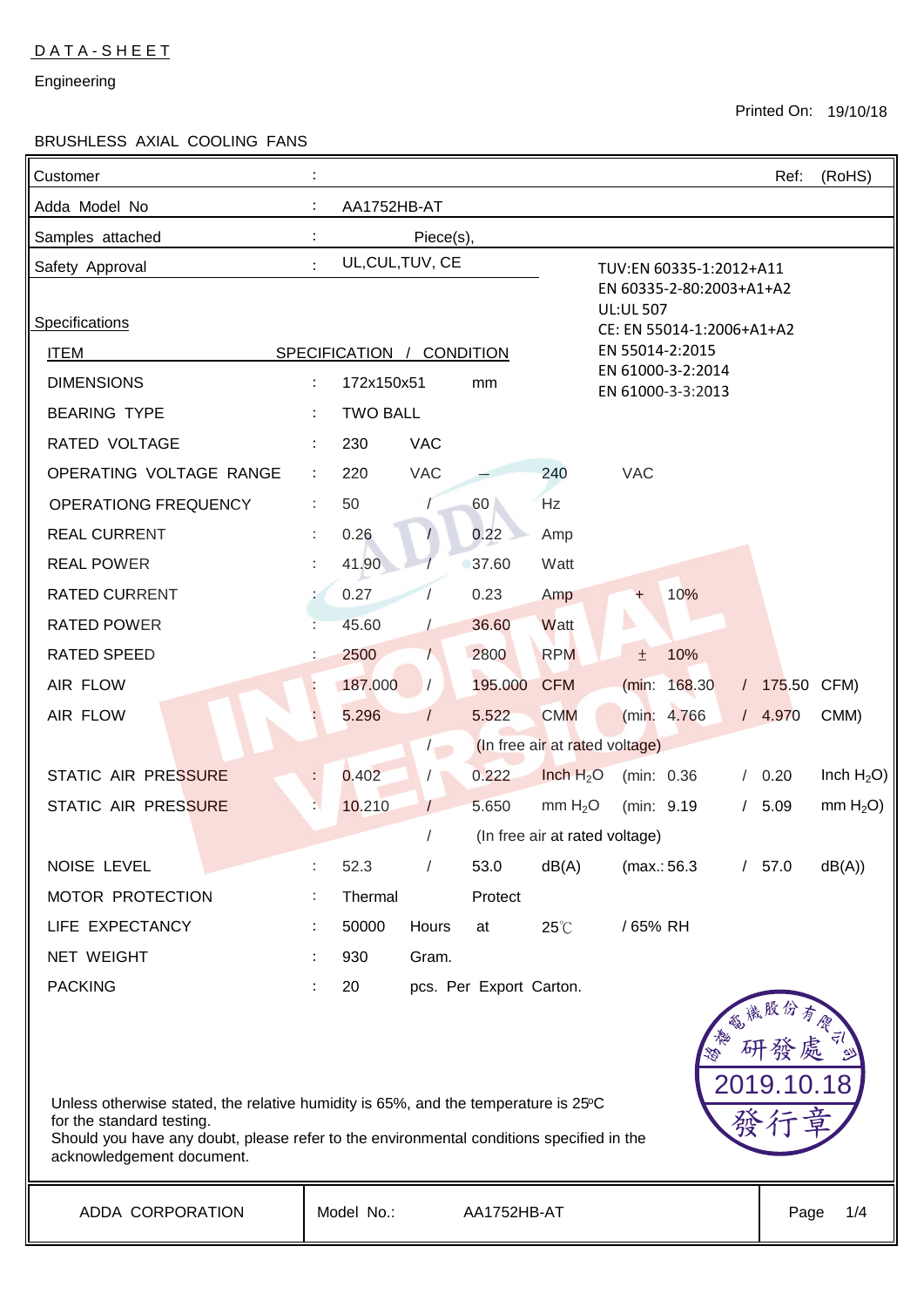# **SPECIFICATION**

發行章

| $1 \cdot 0$ Scope                               | : This documentation defines the mechanical & electrical charcterists                                                                                                                                                                                                                                                              |                       |
|-------------------------------------------------|------------------------------------------------------------------------------------------------------------------------------------------------------------------------------------------------------------------------------------------------------------------------------------------------------------------------------------|-----------------------|
| of AC brushless fans.<br>$2 \cdot 0$ Material : |                                                                                                                                                                                                                                                                                                                                    |                       |
| $2 \cdot 1$ Housing                             | High quality aluminum die-casting frame flated with<br>black paint.                                                                                                                                                                                                                                                                |                       |
| $2 \cdot 2$ Fan blade<br>$2 \cdot 3$ RoHS wire  | UL 94V - 0 Glass filled polyester (P.B.T)<br>UL 1015, 18 AWG                                                                                                                                                                                                                                                                       |                       |
| $2 \cdot 4$ Connector                           | Not included in this fan<br>Note as : $\frac{1}{2}$ = $\frac{1}{2}$ = $\frac{1}{2}$ = $\frac{1}{2}$ = $\frac{1}{2}$ = $\frac{1}{2}$ = $\frac{1}{2}$ = $\frac{1}{2}$ = $\frac{1}{2}$ = $\frac{1}{2}$ = $\frac{1}{2}$ = $\frac{1}{2}$ = $\frac{1}{2}$ = $\frac{1}{2}$ = $\frac{1}{2}$ = $\frac{1}{2}$ = $\frac{1}{2}$ = $\frac{1}{2$ |                       |
|                                                 | $3 \cdot 0$ Dimension & construction : All dimension, direction of rotation and air flow, rated<br>characteristics are specifide in drawing & data-sheet<br>of enclosed.                                                                                                                                                           |                       |
| $4 \cdot 0$ Characteristics definition :        |                                                                                                                                                                                                                                                                                                                                    |                       |
|                                                 | $4 \cdot 1$ Rated current : Rated current shall be measured after 30 minutes<br>continuous rotation at rated voltage.                                                                                                                                                                                                              |                       |
|                                                 | $4 \cdot 2$ Rated speed : Rated speed shall be measured after 30 minutes<br>continuous rotation at rated voltage.                                                                                                                                                                                                                  |                       |
| $4 \cdot 3$ Start voltage                       | : The voltages that enable to start the fan by sudden<br>switch on.                                                                                                                                                                                                                                                                |                       |
| $4 \cdot 4$ Input power                         | : Input power shall be measured after 30 minutes                                                                                                                                                                                                                                                                                   |                       |
|                                                 | continuous rotation at rated voltage.<br>4 · 5 Locked current: Locked current shall be measured with in one minutes                                                                                                                                                                                                                |                       |
|                                                 | or rotor locked, After 30 minutes continuous rotation at<br>rated voltage in clean air.                                                                                                                                                                                                                                            |                       |
|                                                 | $4 \cdot 6$ Air flow & static pressure : The air flow data and static pressures are                                                                                                                                                                                                                                                |                       |
|                                                 | determined in accordance with AMCA-210 standard<br>in a double-chamber testing with                                                                                                                                                                                                                                                |                       |
|                                                 | intake-side measurement.                                                                                                                                                                                                                                                                                                           |                       |
|                                                 |                                                                                                                                                                                                                                                                                                                                    | 研發<br>2019.10.18<br>發 |
| ADDA CORPORATION                                | <b>FAN</b><br>AC<br><b>SERIES</b>                                                                                                                                                                                                                                                                                                  | 2/5<br>Page           |
|                                                 |                                                                                                                                                                                                                                                                                                                                    |                       |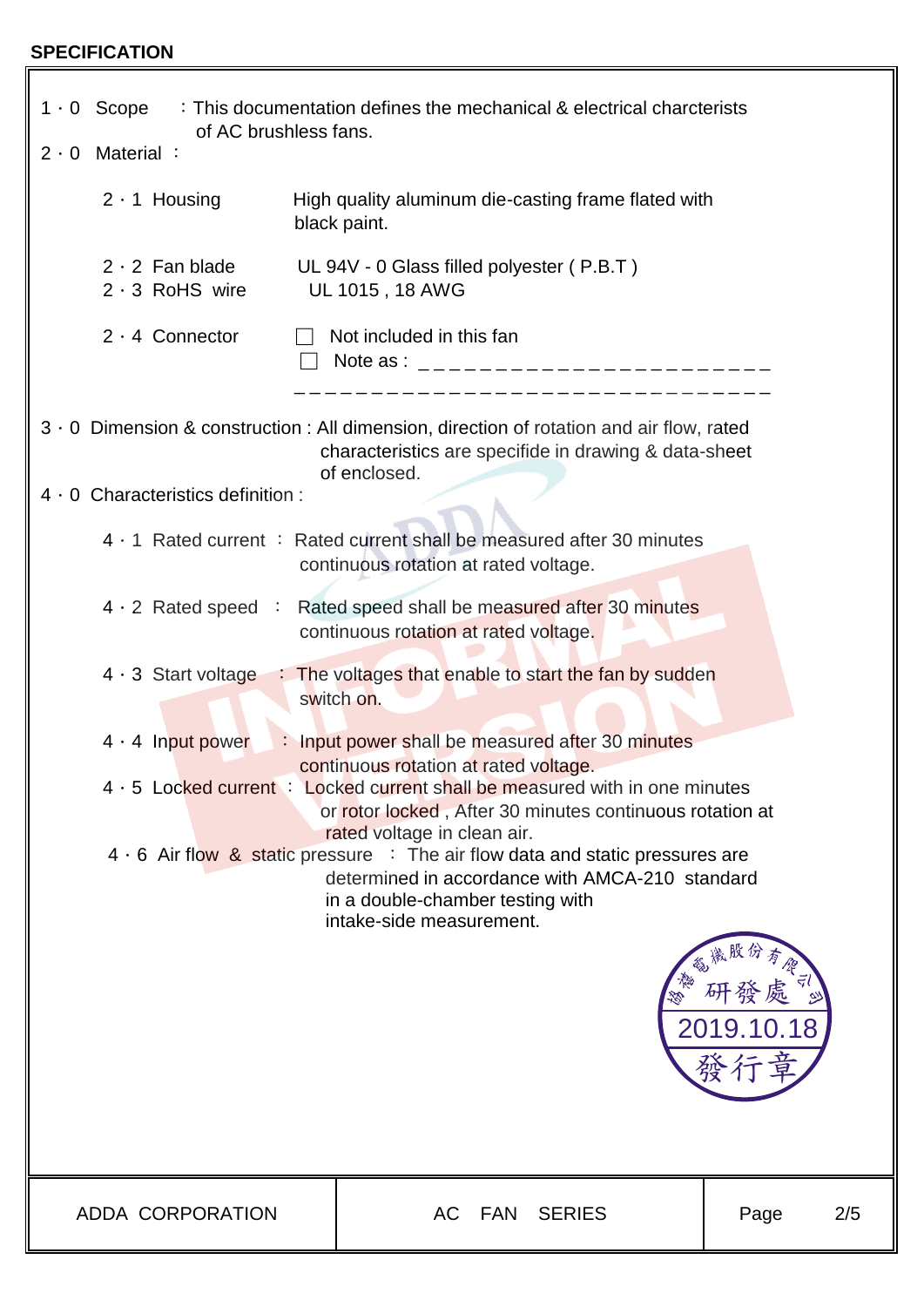## **SPECIFICATION**

| $4 \cdot 7$ Noise level<br>Feature of noise<br>level<br>measurement<br>microphone                                                                                                                                | : The measurement of noise level is carried out with<br>reference to ISO7779 in a semi-anechoic chamber with<br>the microphone positioned 1 M from the air intake.<br>Testing fan shall be hung in clear air.                                                                                                                                                 | test fan                                                                                     | air flow<br>$=$ $\geq$     |
|------------------------------------------------------------------------------------------------------------------------------------------------------------------------------------------------------------------|---------------------------------------------------------------------------------------------------------------------------------------------------------------------------------------------------------------------------------------------------------------------------------------------------------------------------------------------------------------|----------------------------------------------------------------------------------------------|----------------------------|
| $5 \cdot 0$ Mechanical inspection                                                                                                                                                                                | $-1.0 M$ $-$                                                                                                                                                                                                                                                                                                                                                  |                                                                                              |                            |
| $5 \cdot 1$ Rotation direction : Clockwise from the front face of the fan. A clear                                                                                                                               | $=$ $\ge$ $\degree$ (arrow mark) shall be found on the body<br>of housing.                                                                                                                                                                                                                                                                                    |                                                                                              |                            |
| $5 \cdot 2$ Safe design<br>$5 \cdot 3$ Locked rotor protection : No damage shall be found for continuous 72                                                                                                      | : All fans have intergrated protection against locked rotor<br>condition so that there can be no damage on winding<br>and / or any electrical components. Restart is automatic<br>as soon as any constraint to running has been released.<br>hours at condition of rotation locked. Restart is automatic<br>as soon as constraint to running has be relessed. |                                                                                              |                            |
| $5 \cdot 4$ Free drop shock                                                                                                                                                                                      | : In minute package condition. The fan should withstand<br>each one drop of three faces from 30 cm distance height<br>onto 10 mm thickness of wooden board                                                                                                                                                                                                    |                                                                                              |                            |
| $6 \cdot 0$ Electrical inspection                                                                                                                                                                                |                                                                                                                                                                                                                                                                                                                                                               |                                                                                              | 高微股份方                      |
| 6 $\cdot$ 1 Insulation resistance : 100 M $\Omega$ or more at 500 V megger.                                                                                                                                      |                                                                                                                                                                                                                                                                                                                                                               |                                                                                              | 130 MB<br>研智<br>2019.10.18 |
| $6 \cdot 2$ Dielectric strength : 1 minute at 1500 VAC / 50-60Hz                                                                                                                                                 |                                                                                                                                                                                                                                                                                                                                                               |                                                                                              |                            |
| $7 \cdot 0$ Environmental<br>7 · 1 Operating Temperature : -10 $\degree$ C ~ +70 $\degree$ C<br>7 · 2 Humidity RH : 20 % ~ 85 % (Max)<br>7 · 3 Storage Temperature : Will satisfy performace standards after 500 | at room temperature.                                                                                                                                                                                                                                                                                                                                          | hours storage at $-40$ °C $\sim$ 70 °C (normal<br>humidity) with a 24 - hour recovery period |                            |
| ADDA CORPORATION                                                                                                                                                                                                 | FAN<br>AC                                                                                                                                                                                                                                                                                                                                                     | <b>SERIES</b>                                                                                | 3/5<br>Page                |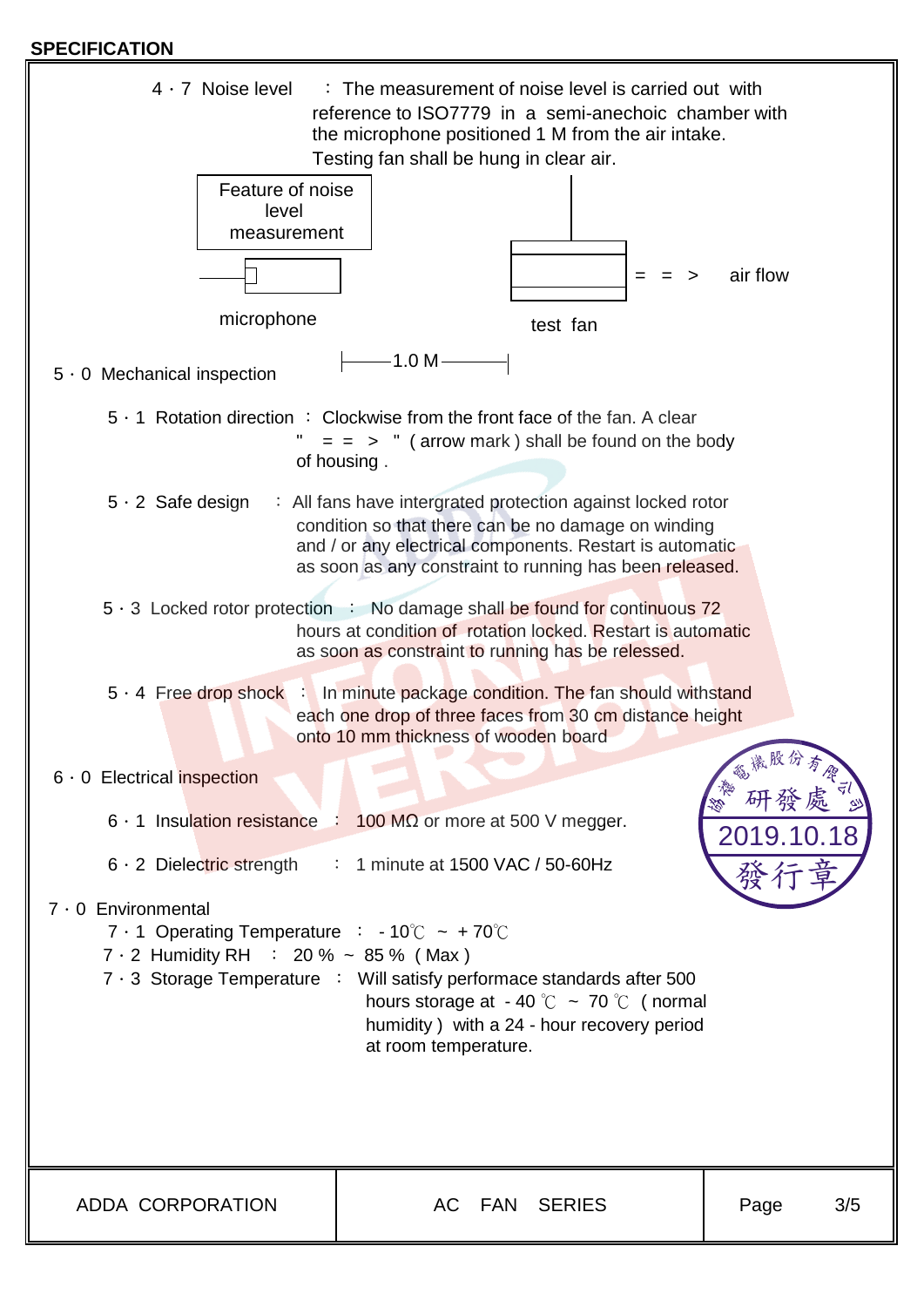- 7.4 Humidity : After 96 hrs, 95 % RH,  $40 \pm 2$  °C per MIL STD 202F, method 103B, Humidity test, The measured data of insulation resistance & dielectric strength should meet the specification listed in attach.
- $7 \cdot 5$  Theraml Shock : After thermal shock test per MIL STD 202F, method 107G, condition D, The measured data of insulation resistance & dielectric strength should the specification listed in datasheet.
- $7 \cdot 6$  Do not place or store the fan in the environment with high/low temperature/humidity. If the fan is stored for more than 6 months, functional test is highly recommended before using.

#### 8.0 Remark

- $8 \cdot 1$  Material and construction are subject to change without advance notice. The changes should be within specification listed in this approved sheet.
- $8 \cdot 2$  All the fans shall meet the inspection under sampling plan MIL STD 105E, The AQL are as follow:

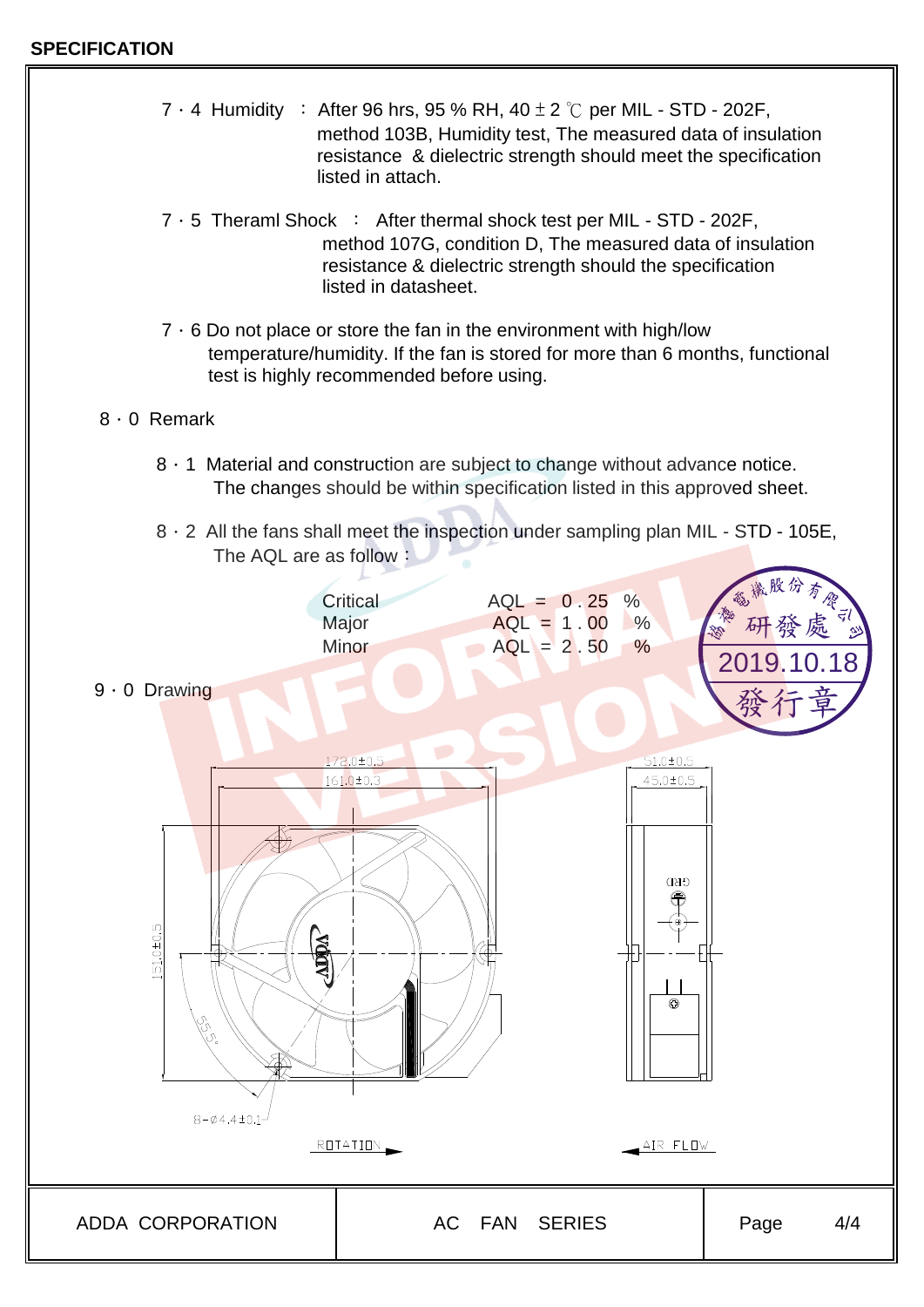#### $10 \cdot 0$  Notes:

- 10.1 Please do not touch and push Fan Blade with fingers or others, fan blade and ball bearings may be damaged and it causes noise defect.
- 10.2 Do not carry the fan by its lead wires.
- 10.3. Every specific fan is designed for its certain application (project). Therefore, if you want to use this fan in other application (project), please inform ADDA first so that we can confirm whether there is any issue which might be incurred from the reason of this different application (project) or not.
- 10.4 The "Life Expectancy" of this fan has not been evaluated for use in combination with any end application. Therefore, the Life Expectancy in the Test Reports (L10 and MTTF Report) that relate to this fan is for reference only and shall not construe any kind of warranty of ADDA to the life of any specific fan,either expressed or implied.
- 10.5 The period of product warranty, unless otherwise agreed by ADDA in written, shall be 12 months staring from the date of production.

研發處

2019.10.18

發行章